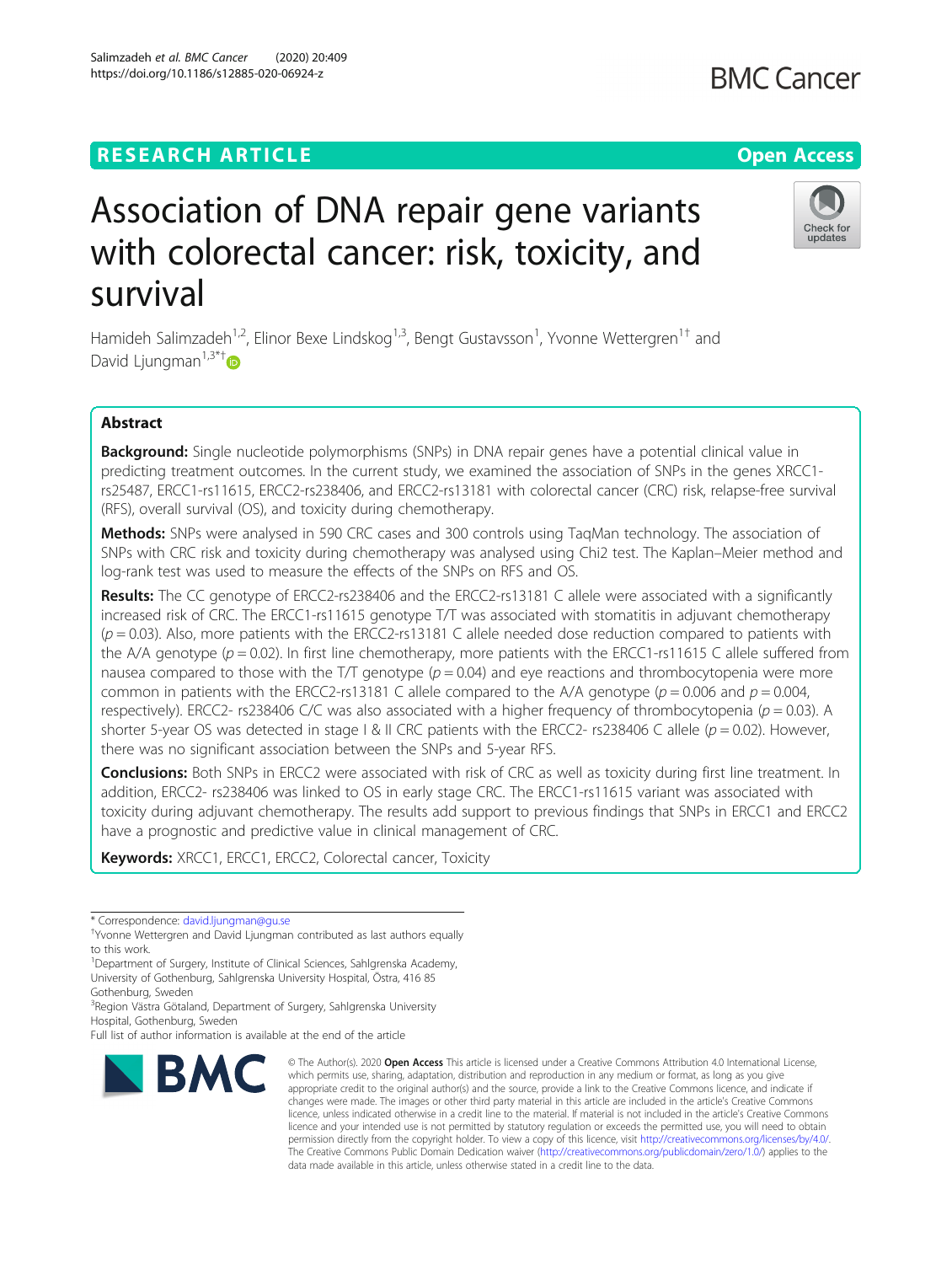## Background

Colorectal cancer (CRC) is a major health concern with approximately 1.8 million incident cases each year worldwide [\[1\]](#page-8-0). Although survival of CRC has been improved with novel chemotherapeutic drugs [\[2\]](#page-8-0), chemotherapy has not increased the overall survival (OS) in advanced CRC dramatically [\[3](#page-8-0)]. A meta-analysis confirmed a significantly improved tumor response rate (23% vs 11%) in FLV therapy; that is, 5-fluorouracil (5-FU) with leucovorin versus 5-FU alone [[4\]](#page-8-0). Moreover, adding oxaliplatin to FLV significantly improved OS in the adjuvant treatment of stage II/III CRC patients [[5\]](#page-8-0) and is currently considered the standard therapy for first-line treatment of metastatic CRC, with a response rate of over 40% [[6](#page-8-0)]. However, oxaliplatin-based treatment is hampered by the serious drawback of tumor cell drug resistance, in which DNA- repair plays a key role [[7\]](#page-8-0).

A number of single nucleotide polymorphisms (SNPs) in DNA- repair genes are known to affect cancer susceptibility, prognosis, and therapeutic outcomes [[8\]](#page-8-0). Indeed, SNPs in drug-targeted genes [[9\]](#page-8-0), metabolizing enzymes [[10\]](#page-8-0), and DNA-repair enzymes [[11\]](#page-8-0) have been linked to inter-individual differences in the efficacy and toxicity of numerous drugs. Excision repair cross-complementing group 1 (ERCC1) and 2 (ERCC2) and X-ray repair crosscomplementing group 1 (XRCC1) are DNA repair enzymes which play important roles in nucleotide excision repair [[8\]](#page-8-0).

The ERCC1 and ERCC2 proteins are highly conserved enzymes [[12\]](#page-8-0) which participate in the key steps of nucleotide excision repair such as the damage recognition and removal of DNA lesions induced by substances such as platinum  $[8, 13, 14]$  $[8, 13, 14]$  $[8, 13, 14]$  $[8, 13, 14]$  $[8, 13, 14]$  $[8, 13, 14]$ . SNPs in the ERCC1 and ERCC2 genes might be useful as predictive factors for oxaliplatinbased chemotherapy [\[15\]](#page-8-0). For instance, the common ERCC1 rs11615 variant, which results in the synonymous variant Asn118Asn, is associated with increased mRNA and protein levels affecting repair of oxaliplatin-induced DNA lesions [\[16\]](#page-8-0). In the ERCC2 gene, several potentially functional polymorphisms have been found. These include the rs13181 SNP, which corresponds to a Lys to Gln substitution at codon 751 that is associated with suboptimal DNA repair capacity [\[6\]](#page-8-0). The ERCC2 rs238406 variant, on the other hand, is a silent polymorphism (Arg156Arg) that might have an effect on the ERCC2 protein level through aberrant mRNA splicing rather than a direct enzymatic function [\[17\]](#page-8-0).

XRCC1 is known to play a critical role in DNA singlestrand break repair and in the base excision repair pathway. Defects in these pathways may result in accumulation of DNA damage, carcinogenesis, and may reduce chemotherapeutic sensitivity  $[18]$  $[18]$ . The XRCC1 Arg to Gln substitution at codon 399 (rs25487) in particular seems to affect oxaliplatin sensitivity by causing a functional change in the XRCC1 protein leading to impaired DNA repair activity [[19](#page-8-0)].

Some studies have shown that *ERCC1*, *ERCC2*, and XRCC1 polymorphisms may influence the clinical outcome in CRC patients treated with adjuvant [\[20](#page-8-0)] or palliative oxaliplatin-based chemotherapy [\[21](#page-8-0), [22\]](#page-8-0). For instance, a recent meta-analysis showed that the ERCC1 rs11615 polymorphism is closely linked with the clinical outcomes of CRC patients treated with oxaliplatin-based chemotherapy [[7\]](#page-8-0). However, published reports from individual studies are not always consistent, which in part may be due to small sample sizes.

This study aims to evaluate a possible link between SNPs in ERCC1 (rs11615), ERCC2 (rs238406 and rs13181), and XRCC1(rs25487) and the risk of CRC development, comparing 596 patients to 300 controls. The study further aims to assess the link between the SNPs and toxicity during treatment with 5-FU-based chemotherapy. Moreover, the same set of SNPs were analyzed in association with relapse-free survival (RFS) and OS of CRC patients.

## **Methods**

## Patients and controls

In total, 596 unselected, consecutive CRC patients treated at Sahlgrenska University Hospital/Östra between 1990 and 2006 were included. EDTA venous blood samples were collected from patients and 300 healthy blood donors. There was no gender difference between patients and controls  $(p = 0.9)$ . Patients demographic and clinicopathological data was prospectively recorded based on medical records and follow up was done on a yearly basis. The tumour–node–metastasis staging system was used to classify tumours [\[23](#page-8-0)]. The regional ethical review board in Gothenburg approved the study and informed consent was obtained from all patients and controls.

#### **Toxicity**

Patients were assessed for adverse events before each treatment cycle using the National Cancer Institute's Common Terminology Criteria for Adverse Events (NCI-CTC AE) version 5.0 ([https://ctep.cancer.gov/pro](https://ctep.cancer.gov/protocolDevelopment/electronic_applications/ctc.htm#ctc_50)[tocolDevelopment/electronic\\_applications/ctc.htm#ctc\\_5](https://ctep.cancer.gov/protocolDevelopment/electronic_applications/ctc.htm#ctc_50) [0\)](https://ctep.cancer.gov/protocolDevelopment/electronic_applications/ctc.htm#ctc_50). Toxicities known to be related with the given treatment (diarrhoea, nausea, vomiting, stomatitis, fatigue, eye and skin reactions, leukopenia, thrombocytopenia, neutropenia, and neurotoxicity) were evaluated. A final toxicity evaluation was made at the end of treatment (complete or terminated due to toxicity) and the highest toxicity grade during treatment was noted. Toxicity was evaluated as a dichotomized variable: 'no toxicity vs any toxicity'.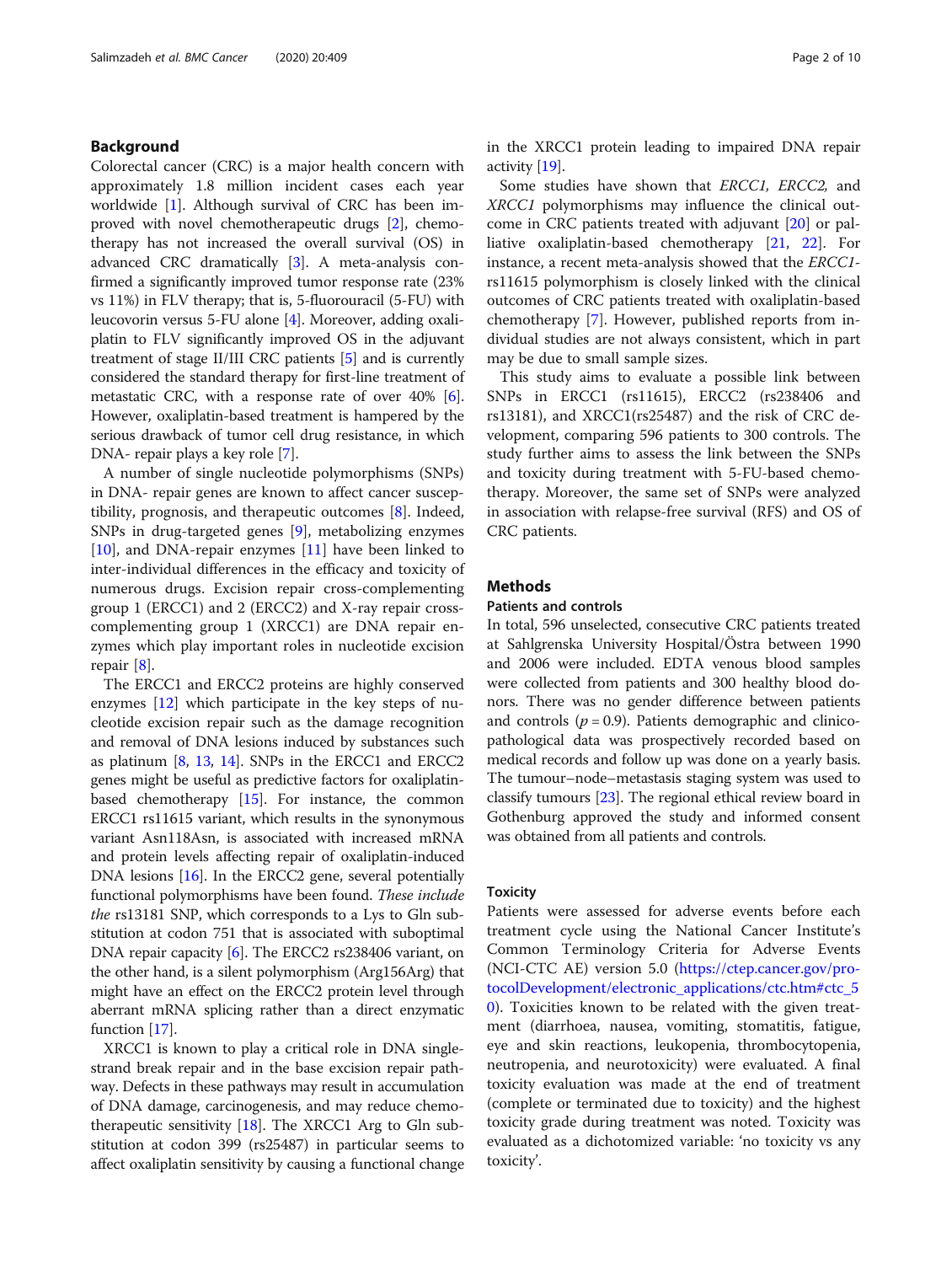## <span id="page-2-0"></span>Genotyping

Genomic DNA was extracted from EDTA venous blood samples using a magnetic bead extraction procedure on a Hamilton ML Star robot and quantified on agarose gel. The XRCC1 (rs25487), ERCC1 (rs11615), ERCC2 (rs13181), and ERCC2 (rs238406) genotypes were generated using TaqMan technology implemented on an ABI PRISM® 7900HT sequence detection system (Applied Biosystems, Foster City, CA). The assay numbers and context sequences were the following: XRCC1-rs25477, C\_ 622564\_10, GGGTTGGCGTGTGAGGCCTTACCTC[C/ T]GGGAGGGCAGCCGCCGACGCATGCG; ERCC1 rs11615, C\_\_2532959\_20, TTACGTCGCCAAATTCCC AGGGCAC[A/G]TTGCGCACGAACTTCAGTACGG-GAT; ERCC2-rs13181, C\_\_3145033\_10, TGCTGAGCAA TCTGCTCTATCCTCT[G/T]CAGCGTCTCCTCTGAT TCTAGCTGC; ERCC2-rs238406, C\_8714009\_10, CCTGCCCTCCAGTAACCTCATAGAA[G/T]CGGCAG TGGGGCAGGCTGGTGTCAT. Genotyping PCR reactions contained 2.5 μL of ABI TaqMan PCR Master Mix, 0.10 μL of ABI SNP assay-by-design master mix containing 900 nmol/L forward primer, 900 nmol/L reverse primer, 200 nmol/L VIC-labelled MGB probe, and 200 nmol/ L FAM-labelled MGB probe, 10–20 ng of template DNA, and  $H_2O$  to a final volume of 5 μL. Assay and TaqMan PCR mastermix was pipetted in a 384-well plate using a liquid-handling Biomek FX robot (Beckman Coulter Inc., San Diego, CA, USA). ABI PRISM® 7900HT Sequence Detection System (version 2.1) was used for TaqMan and fluorescent discrimination genotyping analyses. Unblinded control samples were included on each sample plate and were correctly genotyped by the SDS on 100% of occasions. Laboratory staff members employed in genotyping were blinded to clinical outcome.

#### Statistical analysis

To test for Hardy-Weinberg equilibrium of the SNPs, a Chi2 test was applied. Also, the association of SNPs with the risk of CRC development and toxicity during adjuvant or first line chemotherapy was analysed using Chi2 test. The 5-year OS was calculated for all CRC patients ( $n = 596$ ) from the date of surgery to date of all cause death, whereas the 5-year RFS was calculated for stage III CRC patients  $(n = 170)$  from the start of adjuvant treatment to date of CRC relapse or all cause death. Patients lost to follow-up were censored. The Kaplan–Meier method and log-rank test were used to evaluate the effects of polymorphisms and other covariates on survival analysis, reporting odds ratio (OR) and 95% confidence interval (CI). A *p*-value  $< 0.05$  was considered to be significant. Analysis and plots were conducted using Stata MP v.14.

#### Results

#### Patients characteristics

Demographic and clinicopathological data are shown in Table 1. Mean age at diagnosis was 69.4 years. Most of the CRC patients were male (56.7%), had a colon cancer (57.6%) stage II or III (73.4%), and a well/moderately differentiated tumour (75.0%). The lymph node ratio (LNR), i.e., the number of positive lymph nodes divided by the number of analysed lymph nodes, was calculated. In 69.3% of patients at least 12 lymph nodes were examined and 52.1% of patients were found to be node positive. In rectal cancer patients, 21.7% received radiotherapy prior to surgery. Radical surgery was achieved in 86.3% and chemotherapy was administered in 39.6% of the patients. Relapse

**Table 1** Patient characteristics  $(n = 596)$ 

|                                                 | n(%)               |
|-------------------------------------------------|--------------------|
| Age, mean $(\pm$ SD) yrs                        | 69.4 ( $\pm$ 12.1) |
| Gender (Male)                                   | 338 (56.7)         |
| Tumor location                                  |                    |
| Rectum                                          | 251 (42.4)         |
| Left-sided colon                                | 132 (22.3)         |
| Right-sided colon                               | 209 (35.3)         |
| Tumor differentiation                           |                    |
| Well                                            | 22(3.7)            |
| Moderate                                        | 423 (71.3)         |
| Poor                                            | 138 (23.3)         |
| Mucinous                                        | 6(1.0)             |
| Stage                                           |                    |
| $\overline{1}$                                  | 62 (10.4)          |
| Ш                                               | 203 (34.1)         |
| $\mathbb{H}$                                    | 234 (39.3)         |
| IV                                              | 94 (15.8)          |
| Lymph node count ≥12                            | 413 (69.3)         |
| Positive lymph node                             | 293 (52.1)         |
| Received preoperative radiotherapy <sup>a</sup> | 130 (21.7)         |
| Radically operated                              | 509 (86.3)         |
| Received chemotherapy <sup>b</sup>              | 236 (39.6)         |
| Adjuvant therapy                                | 171 (55.1)         |
| First-line therapy                              | 101 (25.4)         |
| Confirmed response to therapy                   | 74 (78.7)          |
| Relapsed                                        | 160 (32.1)         |
| Status at last follow-up                        |                    |
| Dead                                            | 362 (60.7)         |
| Alive                                           | 231 (38.8)         |

NOTE- Unknown data: Tumor location for 4 patients; Tumor differentiation for 7 patients; Tumor stage for 3 patients; Radical operation for 6 patients; relapse for 1 patient, status at last follow-up for 3 patients. <sup>a</sup>Only for rectal cancer patients; <sup>b</sup> 41 patients had both adjuvant and first-line therapy, response to therapy was measured only for 94 patients who had undergone first-line therapy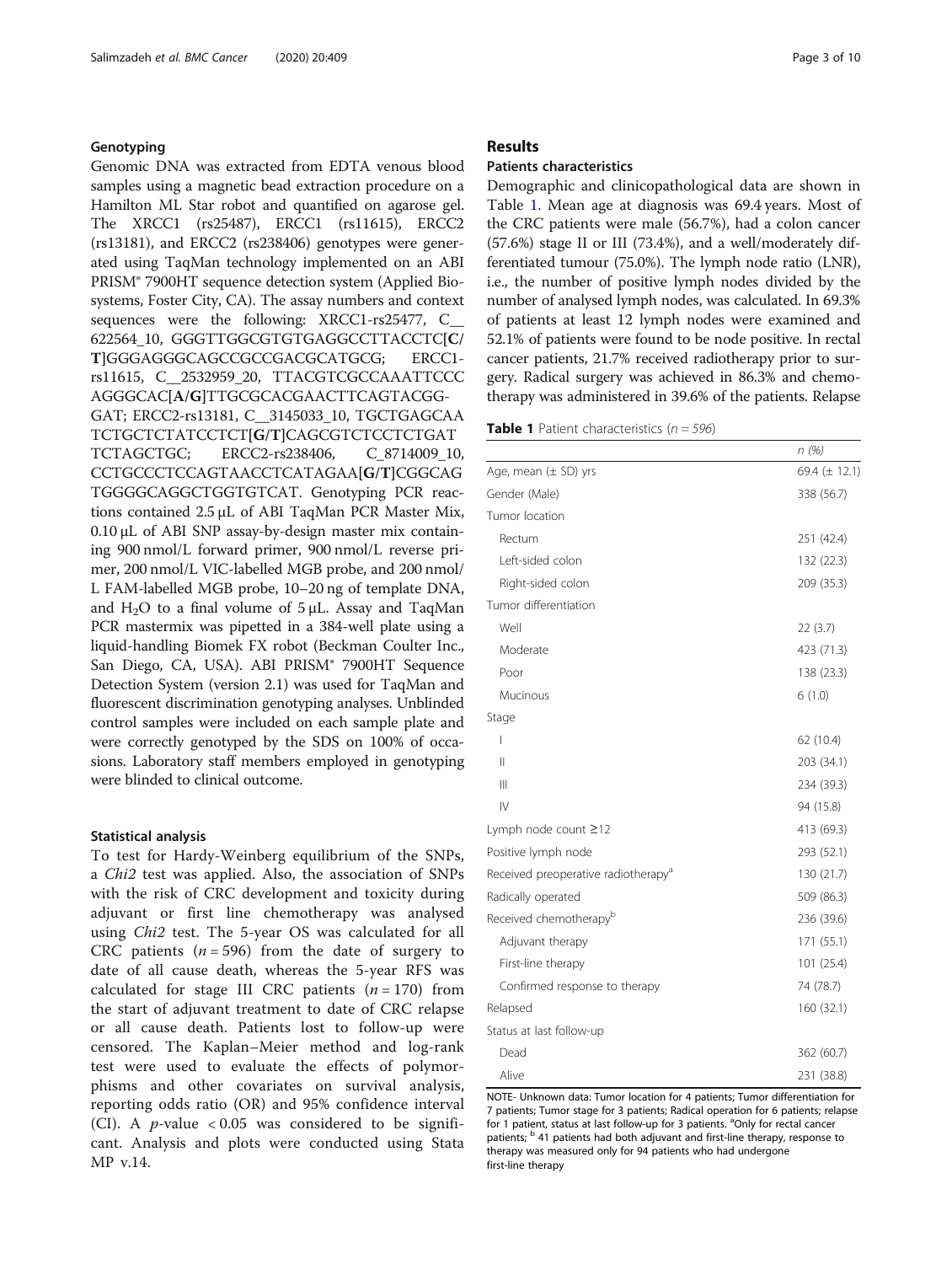status was known for all but one of the stage I-III patients and relapse was confirmed in 32.1%. Three (0.5%) patients had unknown status at the last follow-up and 362 (60.7%) were deceased of which 225 (37.8%) were cancer-specific deaths.

Polymorphism distribution and its correlation with CRC risk

All the studied polymorphisms were in Hardy-Weinberg equilibrium in both CRC patients and healthy controls (Table 2). Table [3](#page-4-0) summarizes the SNPs distribution in CRC cases and normal controls. As shown, the CC genotype of ERCC2-rs238406 and C allele of ERCC2 rs13181 were associated with a significantly increased risk of CRC, with odds ratios  $(95\% \text{ CI})$  of 1.5  $(1.1-2.0)$ and 1.4 (1.0–1.9), respectively (Table [3\)](#page-4-0). To measure the combined effect of the two ERCC2 SNPs, patients and controls were grouped by having at least one favourable genotype  $(ERCC2-rs238406 C/A + A/A$  and  $ERCC2$ rs13181 A/A) or unfavourable genotypes only (ERCC2 rs238406 C/C and ERCC2-rs13181  $A/C + C/C$ ), and compared. The odds ratio (95% CI) was increased to 1.8 (1.3–2.6) for patients with the unfavourable genotypes (Table [3](#page-4-0)). There were no statistically significant correlations between genotype distributions and age, gender, tumour location, tumour stage, tumour differentiation, lymph node metastasis, and other cancer characteristics assessed in the current study (data not shown).

#### Polymorphisms and toxicity

Polymorphisms displaying a significant correlation with toxicity are presented in Table [4](#page-4-0). In patients receiving adjuvant chemotherapy, the ERCC1-rs11615 genotype  $T/T$  was significantly associated with stomatitis ( $p =$ 0.03), and significantly more patients with the ERCC2 rs13181 C allele needed dose reduction compared to patients with the A/A genotype ( $p = 0.02$ ). Among patients receiving first-line chemotherapy, significantly more patients with the ERCC1-rs11615 C allele suffered from nausea compared to those with the  $T/T$  genotype ( $p =$ 0.04). Also, eye reactions and thrombocytopenia were more common in patients with the ERCC2-rs13181 C allele compared to the A/A genotype ( $p = 0.006$  and  $p =$ 0.004, respectively). Furthermore, the ERCC2-rs238406 C/C genotype was associated with a higher frequency of thrombocytopenia ( $p = 0.03$ ).

#### Survival analysis

Patients who died within 30 days after surgery  $(n = 3)$ were excluded from survival analysis. By the median follow-up time of 2313 days, 362/593 (61.0%) of the patients were deceased and 329/593 lived at least 5 years after the date of first surgery. Thus, the 5-year overall survival rate was 55.5% (95% CI, 51.4–59.5) and the 5 year cancer-specific survival was 67.5% (95% CI, 63.5– 71.2). One hundred and seventy-one patients (28.7%) received adjuvant treatment (additional Table [1](#page-2-0)). Out of these patients, 156 were included in the 5-year RFS analysis (fifteen stage II patients were excluded from the RFS analysis, as was one stage IV patient down staged after surgery). Ninety-four of the 156 stage III CRC patients were relapse free at least 5 years after the start date of adjuvant treatment, resulting in a 5-year RFS of 60.3% (95% CI, 52.1–68.0).

There were no significant associations of the studied SNPs with the 5-year OS of all stage CRC patients (Fig. [1a](#page-5-0)), nor with stage III or IV patients (Fig. [1](#page-5-0)c, d). However, the ERCC2-rs238406 polymorphism might affect survival in stage I & II CRC patients. As shown in Fig. [1b](#page-5-0), significantly shorter 5-year OS was found to be associated with the ERCC2-rs238406 C allele ( $p = 0.02$ ). There was no significant association with 5-year RFS of stage III patients (data not shown).

Univariate analysis evaluating prognostic factors affecting the 5-year overall survival, are shown in Table [5](#page-6-0). There was a statistical significant difference in 5-year OS for patient age at diagnosis  $(p < 0.0001)$ , cancer stage  $(p < 0.001)$ , differentiation grade  $(p = 0.001)$ , number of lymph nodes examined after resection ( $p < 0.001$ ), nodepositivity rate ( $p < 0.001$ ), radical operation ( $p < 0.001$ ), and year of surgery  $(p = 0.001)$ . However, gender,

Table 2 Genotype distributions in colorectal cancer patients and healthy controls

| Gene              | Group    | Rs number | Locus/effect | Major homozygote | Heterozygote | Minor homozygote | Total n | Hardy-Weinberg p |
|-------------------|----------|-----------|--------------|------------------|--------------|------------------|---------|------------------|
| XRCC1             | Patients | rs25487   | Arg399Gln    | $253$ (G/G)      | 269 (G/A)    | 68 (A/A)         | 590     | 0.96             |
|                   | Controls |           |              | 128 (G/G)        | 136 $(G/A)$  | 36(A/A)          | 300     | 1.0              |
| ERCC1             | Patients | rs11615   | Asn118Asn    | $237$ (T/T)      | 265 (C/T)    | 78 (C/C)         | 580     | 0.96             |
|                   | Controls |           |              | 122 (T/T)        | 151 (C/T)    | $27$ (C/C)       | 300     | 0.12             |
| ERCC <sub>2</sub> | Patients | rs238406  | Arg156Arg    | 178 (C/C)        | $282$ (C/A)  | 112 (A/A)        | 572     | 1.0              |
|                   | Controls |           |              | 70 (C/C)         | 162 $(C/A)$  | 65 (A/A)         | 297     | 0.29             |
| ERCC <sub>2</sub> | Patients | rs13181   | Lys751Gln    | 219 (A/A)        | 286 (A/C)    | 76 (C/C)         | 581     | 0.51             |
|                   | Controls |           |              | 138 (A/A)        | 125 (A/C)    | 31 $(C/C)$       | 294     | 0.94             |

NOTE- Missing data: XRCC1-rs25487 for 6 patients; ERCC1-rs11615 for 16 patients; ERCC2-rs238406 for 3 controls and 24 patients; ERCC2-rs13181 for 15 patients and 6 controls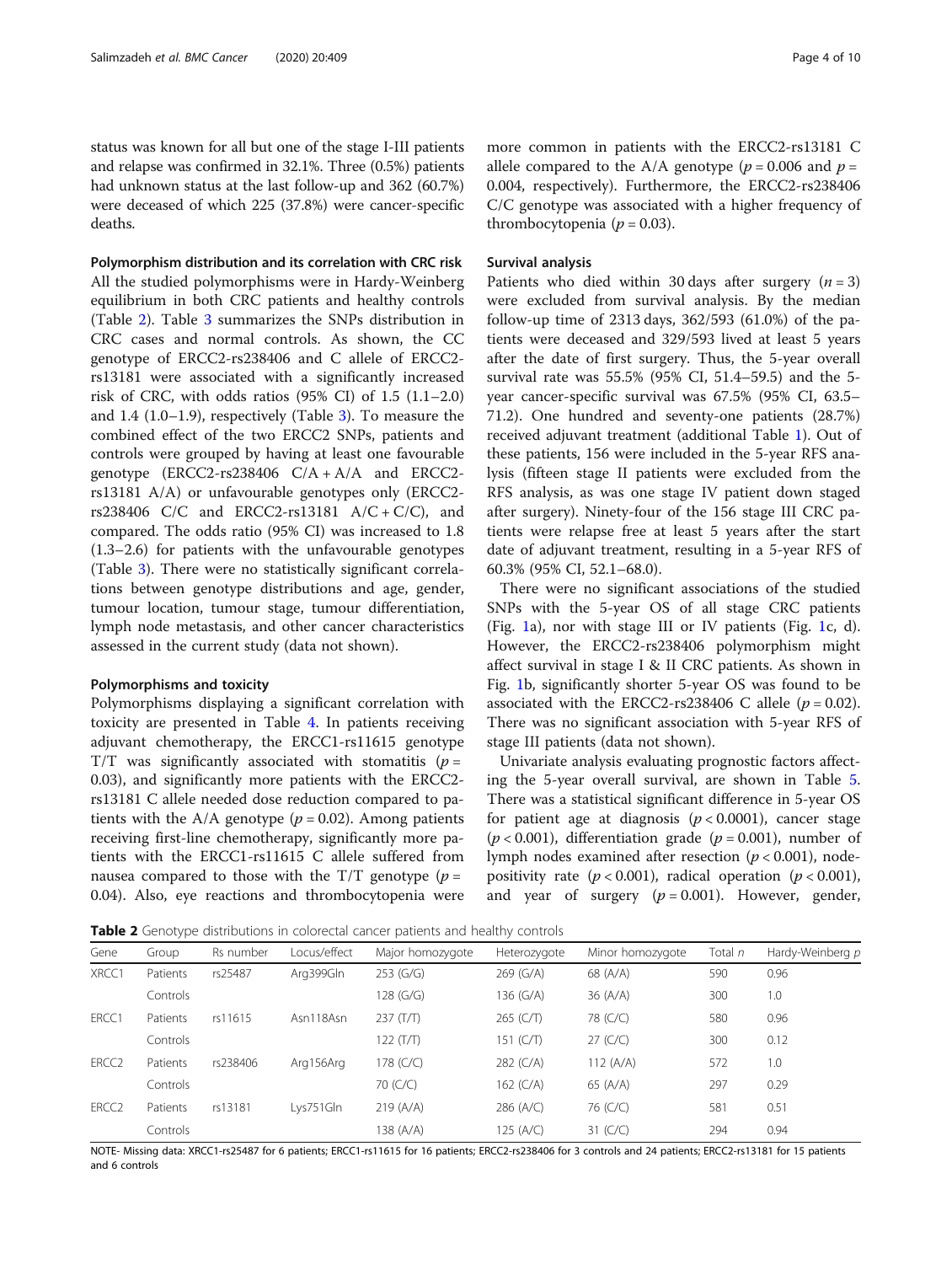<span id="page-4-0"></span>Table 3 Comparison of polymorphisms between colorectal cancer patients and controls

|                                                                      | Total, $n$ (%) | Patients, n (%) | Controls, n (%) | Odds ratio (95% confidence interval) | р     |
|----------------------------------------------------------------------|----------------|-----------------|-----------------|--------------------------------------|-------|
| XRCC1-rs25487                                                        |                |                 |                 |                                      |       |
| G/G                                                                  | 381 (42.8)     | 253 (42.9)      | 128 (42.7)      |                                      |       |
| $G/A + A/A$                                                          | 509 (57.2)     | 337 (57.1)      | 172 (57.3)      | $1.0(0.7-1.3)$                       | 0.95  |
| ERCC1-rs11615                                                        |                |                 |                 |                                      |       |
| T/Т                                                                  | 359 (40.8)     | 237 (40.9)      | 122 (40.7)      |                                      |       |
| $C/T + C/C$                                                          | 521 (59.2)     | 343 (59.1)      | 178 (59.3)      | $1.0(0.7-1.3)$                       | 0.95  |
| ERCC2-rs238406                                                       |                |                 |                 |                                      |       |
| C/C                                                                  | 248 (28.5)     | 178 (31.1)      | 70 (23.6)       |                                      |       |
| $C/A + A/A$                                                          | 621 (71.5)     | 394 (68.9)      | 227 (76.4)      | $1.5(1.1-2.0)$                       | 0.01  |
| ERCC2-rs13181                                                        |                |                 |                 |                                      |       |
| $A/C + C/C$                                                          | 518 (59.2)     | 362 (62.3)      | 156 (53.1)      |                                      |       |
| A/A                                                                  | 357 (40.8)     | 219(37.7)       | 138 (46.9)      | $1.4(1.0-1.9)$                       | 0.009 |
| ERCC2-rs238406 AND ERCC2-rs13181                                     |                |                 |                 |                                      |       |
| Unfavourable: [ERCC2-rs238406 C/C]<br>AND [ERCC2-rs13181 A/C + C/C]  | 227 (25.3)     | 172 (28.9)      | 55 (18.2)       |                                      |       |
| Favourable: [ERCC2-rs238406 C/A + A/A]<br>AND/OR [ERCC2-rs13181 A/A] | 670 (74.7)     | 424 (71.1)      | 246 (81.7)      | $1.8(1.3-2.6)$                       | 0.001 |

primary tumour location, and the XRCC1-rs25487, ERCC1-rs11615, ERCC2-rs238406, and ERCC2-rs13181 polymorphisms were not statistically associated with 5 year OS ( $p's > 0.05$ ). Analyses of the combined effect of the four SNPs revealed no significant associations with OS.

Table 4 Polymorphisms and toxicity due to treatment of colorectal cancer patients

| Polymorphism   | Toxicity, n (%)                             | р     |
|----------------|---------------------------------------------|-------|
| FRCC1-rs11615  | Stomatitis <sup>a</sup>                     |       |
| ТЛ             | 14/70 (20.0)                                |       |
| $C/T + C/C$    | 8/94(8.5)                                   | 0.03  |
| FRCC1-rs11615  | Nausea                                      |       |
| TЛ             | 24/37 (64.9)                                |       |
| $C/T + C/C$    | 48/58 (82.8)                                | 0.04  |
| ERCC2-rs13181  | Eye reactions                               |       |
| A/A            | 7/37 (18.9)                                 |       |
| $A/C + C/C$    | 27/58 (46.6)                                | 0.006 |
| ERCC2-rs13181  | Thrombocytopenia                            |       |
| A/A            | 8/36(22.2)                                  |       |
| $A/C + C/C$    | 31/59 (52.5)                                | 0.004 |
| FRCC2-rs238406 | Thrombocytopenia                            |       |
| C/C            | 16/28 (57.1)                                |       |
| $C/A + A/A$    | 23/67 (34.3)                                | 0.03  |
| ERCC2-rs13181  | Dose reduction/discontinuation <sup>a</sup> |       |
| A/A            | 38/70 (54.3)                                |       |
| $A/C + C/C$    | 69/96 (71.9)                                | 0.02  |

NOTE-<sup>a</sup>Patients who received adjuvant chemotherapy

## **Discussion**

In this relatively large case-control study of 596 CRC patients and 300 controls, we assessed the influence of genetic polymorphisms on CRC risk, treatment toxicity, and survival in CRC patients. The patient cohort was wellmonitored with a follow-up period of at least 5 years.

#### Polymorphisms and cancer risk

Data regarding the association between the investigated polymorphisms and CRC risk are controversial, which to a large extent is related to variability among populations. For each gene polymorphism, the minor allele varies greatly among ethnic groups. As an example, the XRCC1-rs25487 A allele ranges from 0.11 in the African population to 0.37 in European population [\[24\]](#page-9-0), hence possibly contributing to different levels of susceptibility to CRC across populations. While previous studies on XRCC1-rs25487 confirmed the association of increased risk for CRC in particular among East Asians and Arab ethnicity [[25](#page-9-0)–[28](#page-9-0)], two meta-analysis studies, consistent with our results, suggested no association of this SNP and risk of CRC [[29](#page-9-0), [30\]](#page-9-0). Further large studies in well characterized cohorts are therefore needed to establish an association between the XRCC1-rs25487 polymorphism and CRC risk and how it varies in different populations.

The frequency of the ERCC1-rs11516  $T > C$  polymorphism also varies greatly among different ethnical populations. The reference T allele, which seems to be associated with a higher mRNA expression compared to the C allele  $[16]$  $[16]$  $[16]$ , has a frequency of 0.62 and 0.26 in European and East Asian populations, respectively [[6,](#page-8-0) [24](#page-9-0)].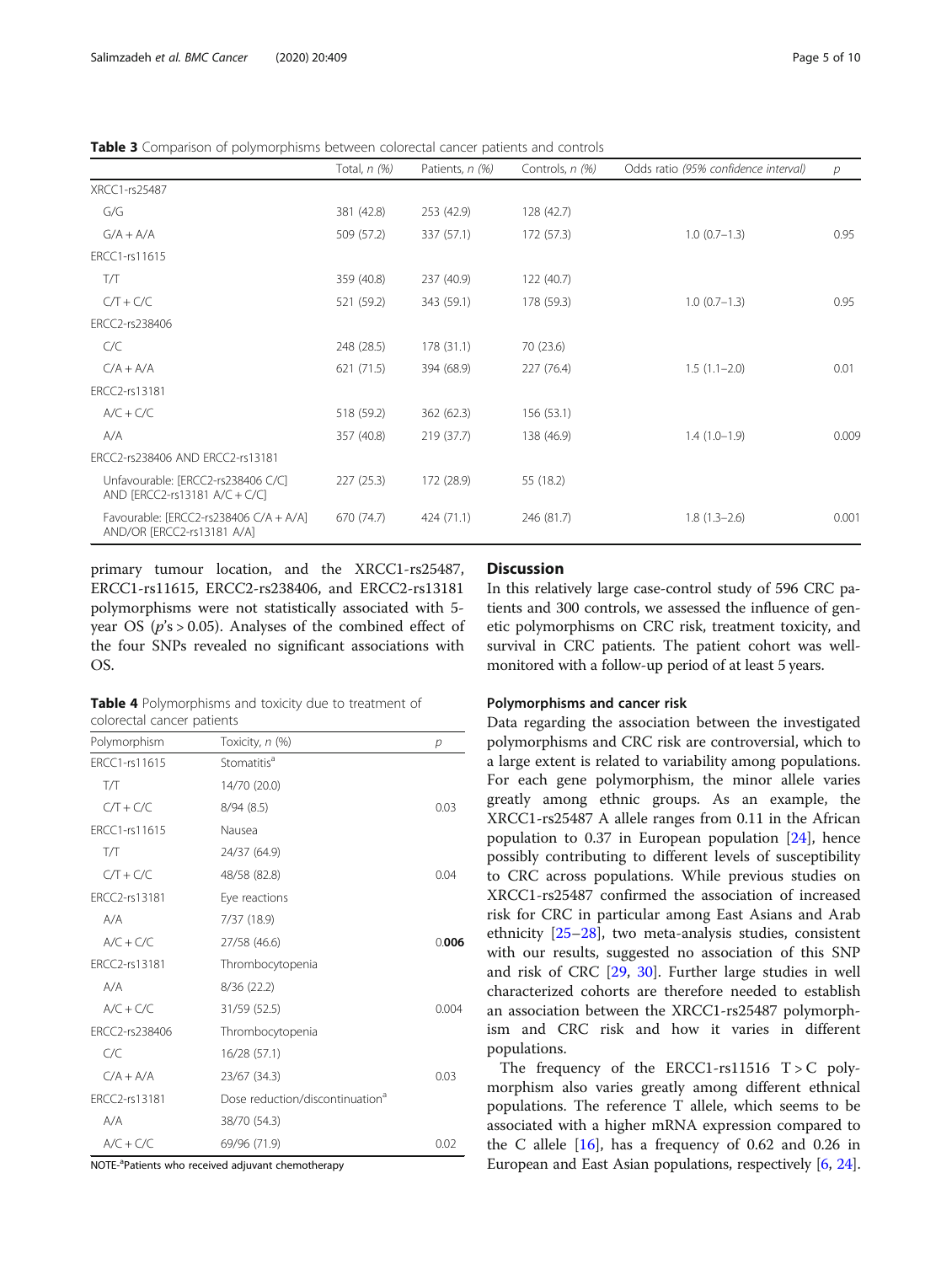

<span id="page-5-0"></span>

Thus, the T allele is the major allele in European populations but the minor allele in Asian populations. This may explain some of the discrepant results regarding this SNP. For instance, some Chinese [\[26](#page-9-0), [31\]](#page-9-0) and Norwegian [[32](#page-9-0)] studies assessed the ERCC1-rs11615 polymorphism and CRC risk but found no significant correlations [[33](#page-9-0)], in accordance with the findings of the present study. In contrast, another Asian study showed that the ERCC1 rs11615 genotype T/T contributed to a marginally increased CRC risk compared to CC genotype [[34](#page-9-0)].

Our findings indicate that the ERCC2-rs238406 CC genotype and/or the C allele of ERCC2-rs13181 confer a significantly increased risk of CRC. The OR obtained was even stronger when combining ERCC2-rs238406 and ERCC2-rs13181. Our results support findings in a Spanish population suggesting that the rs13181 heterozygote is linked to higher risk of CRC compared to AA or CC genotypes [\[35](#page-9-0)]. In contrast, the risk of CRC was significantly increased with the ERCC2-rs13181 A allele in one Romanian study [\[36\]](#page-9-0). Other reports suggest that the CC genotype is associated with decreased CRC risk in American [\[37\]](#page-9-0) and Iranian [[38\]](#page-9-0) populations. Also, many studies, including one meta-analysis, which assessed the relation between the ERCC2-rs13181 polymorphism and

CRC risk in multiple populations failed to find any link [[39](#page-9-0), [40\]](#page-9-0). Thus, more knowledge on the mechanisms of the ERCC2 variants is needed to clarify the implications of the present data.

#### Polymorphisms and toxicity

Treatment-induced toxicity sometimes results in dose reduction or termination of treatment [[41\]](#page-9-0). In our study of patients receiving adjuvant FLV or FLOX therapy, the ERCC1-rs11615 genotype T/T was significantly associated with stomatitis, and among patients receiving firstline chemotherapy, the ERCC1-rs11615 C allele was associated with nausea. However, we could not find any association between ERCC1-rs11615 and haematological toxicity, as was shown in a Chinese population with non-small lung cancer for the ERCC1-rs11615 genotype  $T/T$  to be correlated with severe leukopenia [[42\]](#page-9-0). Since the T allele is associated with a higher protein expression compared to the C allele  $[16]$ , presumably resulting in a higher repair capacity, these results are contradictory and need to be addressed in a larger cohort of patients.

In our study, significantly more patients with the ERCC2 rs13181 C allele had eye reactions and thrombocytopenia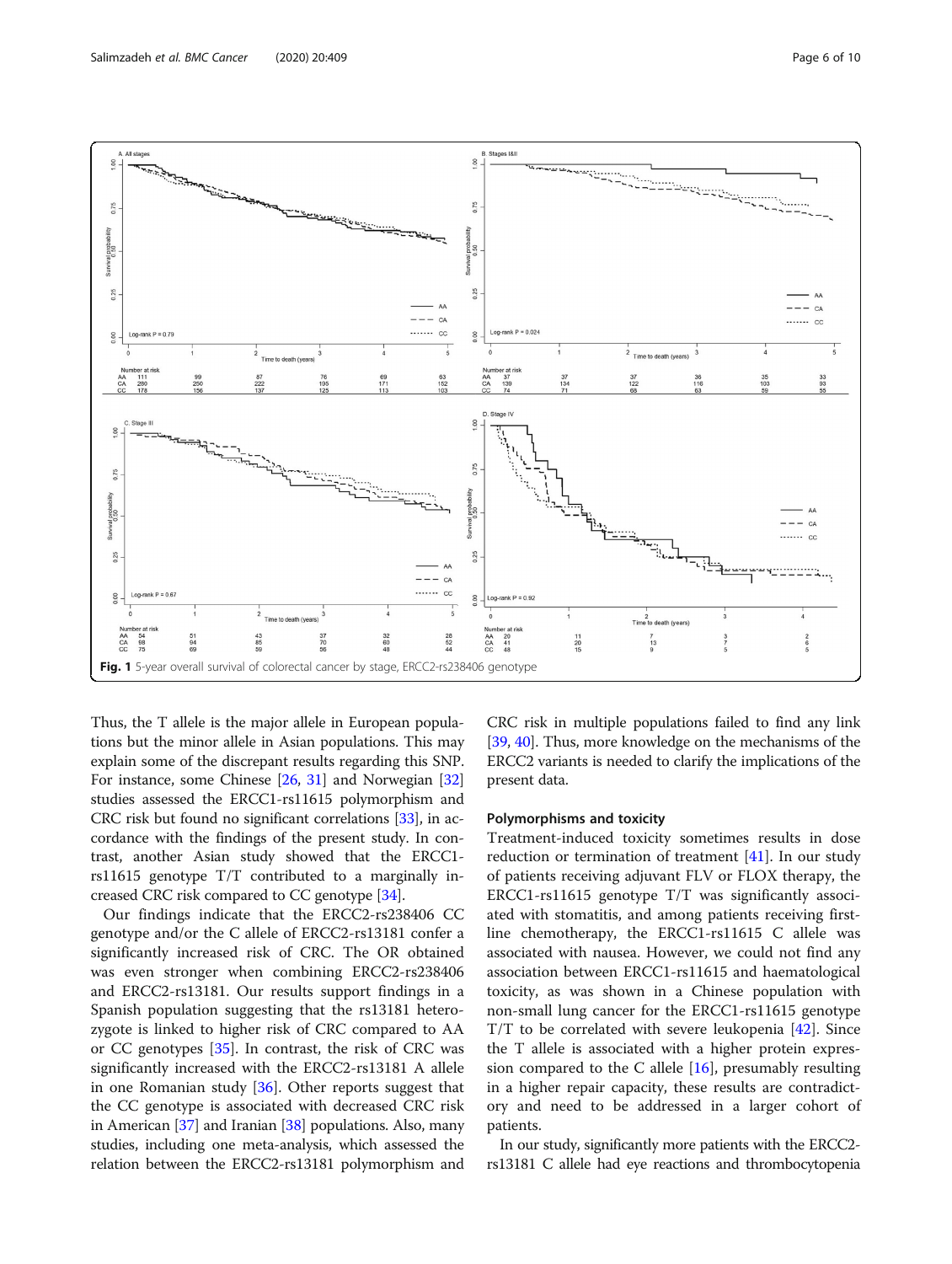|                                    | Total $(n = 593)$ | Events ( $n = 268$ ) | Odds ratio (95% confidence interval) | $\boldsymbol{p}$ |
|------------------------------------|-------------------|----------------------|--------------------------------------|------------------|
| Age, mean (±SD) yrs                | 69.4 (± 12.2)     | 72.4 (± 12.3)        | $1.03(1.0-1.1)$                      | < 0.0001         |
| Gender, n (%)                      |                   |                      |                                      |                  |
| Male                               | 337 (56.8)        | 157 (58.6)           |                                      |                  |
| Female                             | 256 (43.2)        | 111(41.4)            | $0.9(0.6-1.2)$                       | 0.4              |
| Tumor location, n (%)              |                   |                      |                                      |                  |
| Rectum                             | 249 (42.3)        | 116 (43.8)           |                                      |                  |
| Left-sided colon                   | 132 (22.4)        | 53 (20.0)            | $0.8$ $(0.5-1.2)$                    | 0.2              |
| Right-sided colon                  | 208 (35.3)        | 96 (36.2)            | $1.0(0.7-1.4)$                       | 0.9              |
| Tumor differentiation, n (%)       |                   |                      |                                      |                  |
| Well & moderate                    | 445 (76.3)        | 183 (69.8)           |                                      |                  |
| Poor                               | 138 (23.7)        | 79 (30.2)            | $1.9(1.3-2.9)$                       | 0.001            |
| Stage, n (%)                       |                   |                      |                                      |                  |
| & 8                                | 264 (44.8)        | 78 (29.1)            |                                      |                  |
| $\ensuremath{\mathsf{III}}\xspace$ | 232 (39.3)        | 105 (39.2)           | $1.9(1.4-2.8)$                       | 0.0002           |
| ${\sf IV}$                         | 94 (15.9)         | 85 (31.7)            | 22.5 (10.8-47.3)                     | < 0.0001         |
| Lymph node positive, n (%)         |                   |                      |                                      |                  |
| No                                 | 268 (45.2)        | 83 (31.0)            |                                      |                  |
| Yes                                | 325 (54.8)        | 185 (69.0)           | $2.9(2.1-4.1)$                       | < 0.0001         |
| Lymph node count, n (%)            |                   |                      |                                      |                  |
| $<12\,$                            | 183 (30.9)        | 99 (36.9)            |                                      |                  |
| $\geq$ 12                          | 410 (69.1)        | 169 (63.1)           | $0.6(0.4-0.8)$                       | 0.001            |
| Radical operation, n (%)           |                   |                      |                                      |                  |
| $\rm No$                           | 81 (13.8)         | 77 (29.3)            |                                      |                  |
| Yes                                | 506 (86.2)        | 186 (70.7)           | $0.03$ $(0.01 - 0.1)$                | < 0.001          |
| Year of surgery, n (%)             |                   |                      |                                      |                  |
| 1990-2000                          | 140 (23.6)        | 80 (29.8)            |                                      |                  |
| 2001-2006                          | 453 (76.4)        | 188 (70.2)           | $0.5(0.4 - 0.8)$                     | 0.001            |
| XRCC1-rs25487, n (%)               |                   |                      |                                      |                  |
| $\mathsf{G}/\mathsf{G}$            | 250 (42.6)        | 113(43.1)            |                                      |                  |
| G/A                                | 269 (45.8)        | 117 (44.7)           |                                      |                  |
| $\mathsf{A}/\mathsf{A}$            | 68 (11.6)         | 32 (12.2)            | $1.0 (0.7 - 1.4)$                    | 0.9              |
| ERCC1-rs11615, n (%)               |                   |                      |                                      |                  |
| $T/T$                              | 236 (40.9)        | 105 (40.9)           |                                      |                  |
| $\mathsf{C}/\mathsf{T}$            | 263 (45.6)        | 111(43.1)            |                                      |                  |
| $C/C$                              | 78 (13.5)         | 41 (16.0)            | $1.1 (0.7 - 1.4)$                    | 0.9              |
| ERCC2-rs238406, n (%)              |                   |                      |                                      |                  |
| C/C                                | 176 (30.9)        | 73 (29.0)            |                                      |                  |
| $\mathsf{C}/\mathsf{A}$            | 281 (49.4)        | 130 (51.6)           |                                      |                  |
| $\mathsf{A}/\mathsf{A}$            | 112 (19.7)        | 49 (19.4)            | $1.1 (0.6 - 1.2)$                    | $0.7\,$          |
| ERCC2-rs13181, n (%)               |                   |                      |                                      |                  |
| A/A                                | 219 (37.9)        | 99 (39.0)            |                                      |                  |
| $\mathsf{A}/\mathsf{C}$            | 283 (49.0)        | 124 (48.8)           |                                      |                  |
| $C/C$                              | 76 (13.1)         | 31 (12.2)            | $1.1$ $(0.8-1.5)$                    | 0.7              |

<span id="page-6-0"></span>Table 5 Prognostic factors of 5-year overall survival of colorectal cancer in univariate analysis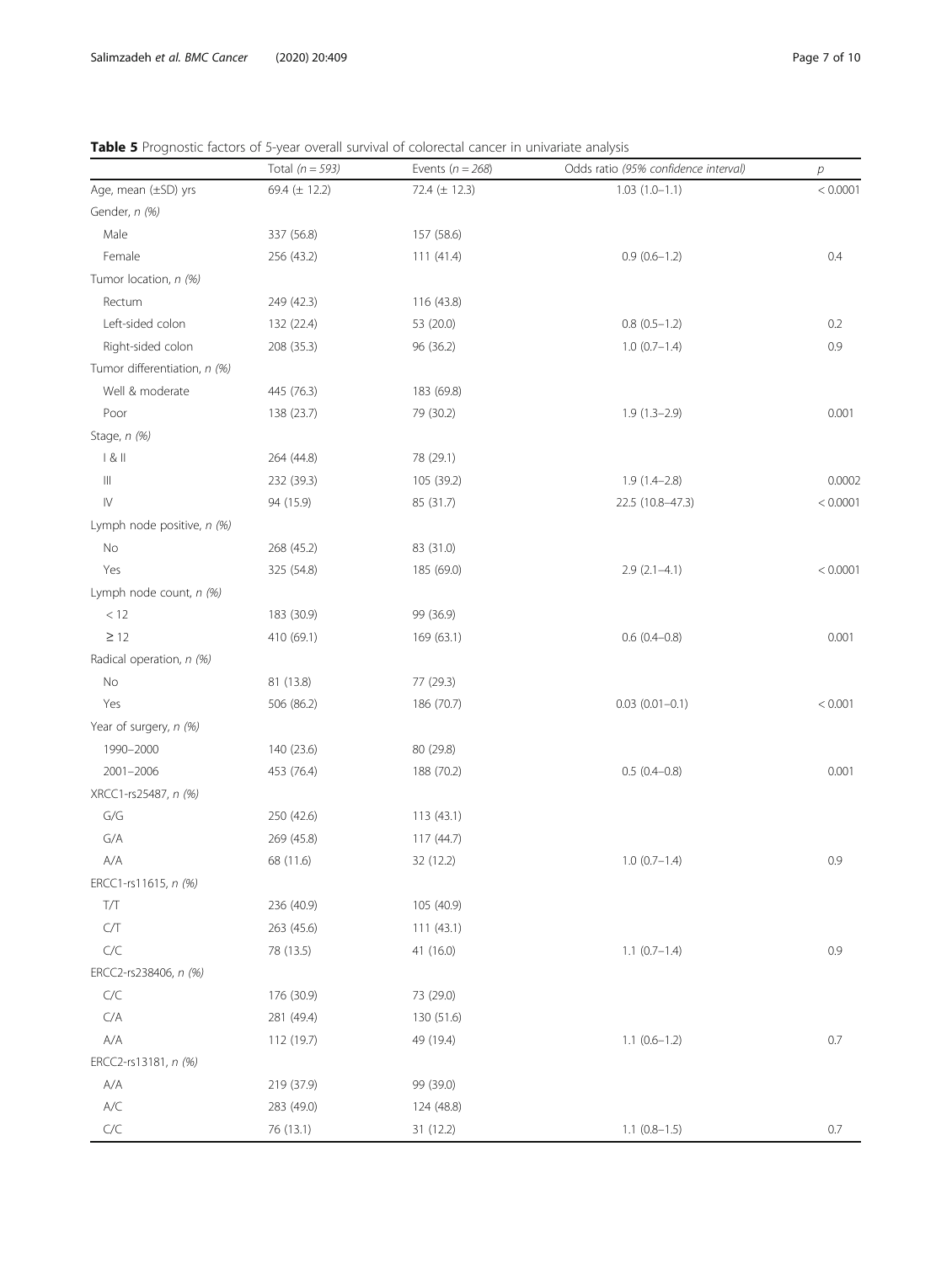and needed dose reduction more often compared to patients with the A/A genotype. We also found that the ERCC2-rs238406 C/C genotype was associated with a higher frequency of thrombocytopenia. Haematological toxicity has also been reported in a previous study, where the ERCC2-rs13181 C allele was significantly associated with an increased risk of FOLFOX-induced toxicity [\[43](#page-9-0)]. These results can partly be explained by the fact that both the ERCC2-rs13181 C allele and the ERCC2-rs238406 C/C genotype are associated with reduced enzyme activity and suboptimal DNA repair, leading to increased sensitivity of normal cells to DNA-damaging agents like oxaliplatin [[6](#page-8-0), [17](#page-8-0), [41](#page-9-0)]. No association between XRCC1 polymorphism and any of the investigated toxicity parameters was however found. Although these results are interesting, they need to be confirmed in other large patient cohorts. It would be also of value to analyse the combined effect of the studied SNPs on toxicity in a larger group.

Discrepancies in the association between polymorphisms and toxicity among studies might in addition to being dependent on ethnicity, be due to gender differences as reported in a recent publication by Ruzzo et al. [[44\]](#page-9-0). However, the impact of gender or type of chemotherapy given could not be assessed in our study due to insufficient number of patients in each toxicity subgroup. Even larger homogenous cohorts in terms of treatment regimens and gender distribution are needed to provide reliable data for subgroup analysis.

## Polymorphisms and survival

In general, neither 5-year RFS nor OS were associated with any of the polymorphisms in the present study with the exception of the ERCC2-rs238406 C allele that was associated with significantly shorter 5-year OS among stage I and II CRC patients. These results are in agreement with one study in a Nordic population showing that patients with the ERCC2-rs238406 A/A genotype had a significantly longer progression-free survival compared to patients with the C/A and C/C genotypes [\[41](#page-9-0)]. There was no significant difference, however, in the OS. Indeed, this polymorphism may reduce ERCC2 protein levels by altering mRNA stability [\[42](#page-9-0)] and a reduced ERCC2 protein activity in patients with the ERCC2 rs238406 A/A genotype may lead to an increased sensitivity to DNA-damaging drugs like oxaliplatin and therefore a better progression-free survival [[41](#page-9-0)].

Although we did not find any association between the ERCC2-rs13181 and OS, this SNP has been suggested to be a prognostic predictor for CRC [\[45](#page-9-0)] and one American study showed that CRC patients carrying the ERCC2-rs13181 C/C genotype displayed poor survival [[46\]](#page-9-0). Also, a meta-analysis indicated that the ERCC2 rs13181 C allele was linked with poorer OS in Caucasians  $[6]$  $[6]$ .

In contrast to our findings, the ERCC1-rs11615 T allele has been associated with reduced response to treatment and shorter OS in oxaliplatin-treated Asian CRC patients [[6](#page-8-0)], probably due to high expression of ERCC1, and may be a predictive factor for CRC [[47\]](#page-9-0). Nevertheless, the European Society for Medical Oncology guidelines are currently against the use of ERCC1 expression status in therapeutic decisions on oxaliplatin use in routine clinical practice due to inconsistent results [\[48\]](#page-9-0).

Our results are consistent with the literature in failing to identify a significant prognostic effect of the XRCC1 SNP in metastatic CRC patients. Most studies found no strong association of XRCC1 genotype with clinical outcome [\[49](#page-9-0)–[52\]](#page-9-0). Nonetheless, other studies have shown that CRC patients who carried at least one A allele were at an increased risk of developing resistance to oxaliplatin-based treatment [\[19](#page-8-0), [53\]](#page-9-0). Likewise, the prognostic effect of the XRCC1–25487 polymorphism has been confirmed with shorter disease-free survival in patients with A/A genotype [\[21](#page-8-0)].

Although the present study is relatively large, the number of patients did not permit robust analysis in selective sub-groups. For instance, it would be interesting to study the impact of gene variants in stage III and stage IV patients grouped by different treatment regimens. However, we used a well-defined patient cohort with a long follow-up time which provided potentially clinically reliable information.

#### Conclusions

Both SNPs in ERCC2 were associated with a significantly increased risk of CRC. In addition, the ERCC2- rs238406 was linked to OS in early stage CRC and both ERCC2 rs238406 and ERCC2-rs13181 were associated with toxicity during first line treatment. Specifically, the ERCC2-rs238406 CC genotype was associated with thrombocytopenia whereas the ERCC2-rs13181 C variant was correlated with thrombocytopenia as well as eye reactions. The ERCC1 rs11615 genotype T/T was significantly associated with stomatitis during adjuvant treatment, while among patients receiving first-line chemotherapy, the ERCC1-rs11615 C allele was associated with nausea. The results add support to previous findings that SNPs in ERCC1 and ERCC2 have a prognostic and predictive value in clinical management of CRC.

#### Supplementary information

Supplementary information accompanies this paper at [https://doi.org/10.](https://doi.org/10.1186/s12885-020-06924-z) [1186/s12885-020-06924-z.](https://doi.org/10.1186/s12885-020-06924-z)

Additional file 1: Table 1. shows patient distribution according to treatment regimens, e.g., FLV: 5-FU & leucovorin; FLIRI: FLV & irinotecan; FLOX: FLV & oxaliplatin in first-line ( $n = 171$ ) and adjuvant ( $n = 101$ ) chemotherapy groups.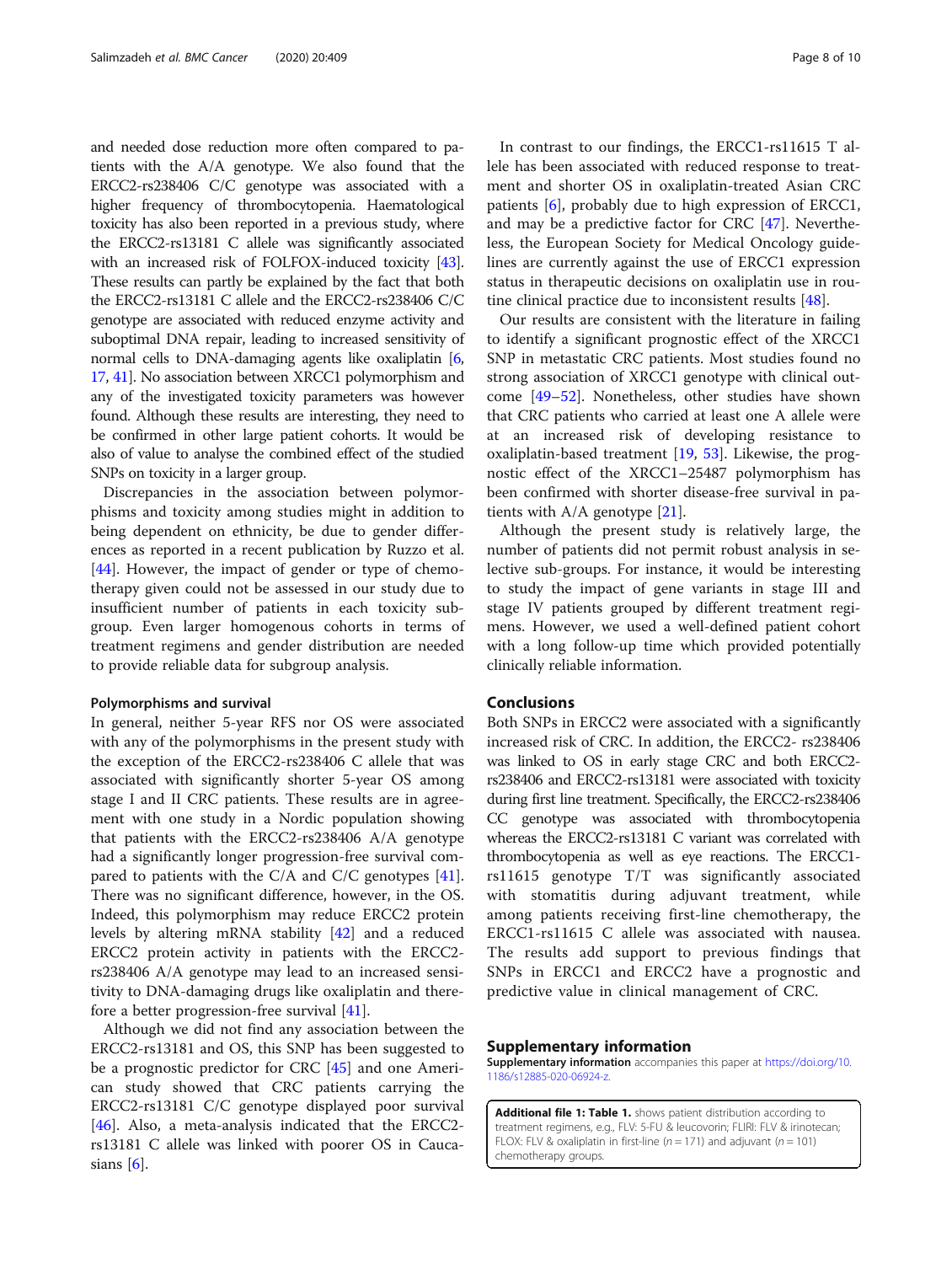#### <span id="page-8-0"></span>Abbreviations

CRC: Colorectal cancer; OS: Overall survival; 5-FU: 5-fluorouracil; FLV therapy: 5-FU plus leucovorin; SNP: Single nucleotide polymorphism; DNA: Deoxyribonucleic acid; ERCC1: Excision repair cross-complementing group 1; ERCC2: Excision repair cross-complementing group 2; XRCC1: X-ray repair cross-complementing group 1; RFS: Relapse-free survival; EDTA: Ethylenediaminetetraacetic acid; NCI-CTC AE: National Cancer Institute's Common Terminology Criteria for Adverse Events; PCR: Polymerase chain reaction; OR: Odds ratio; CI: Confidence interval; LNR: Lymph node ratio; FLOX: 5-fluorouracil plus leucovorin plus oxaliplatin; FLIRI: 5-fluorouracil plus leucovorin plus irinotecan

#### Acknowledgements

We thank H. Björkqvist and A-L. Helminen for collection of blood samples, L. Munro, B. Sjöberg for work with the clinical database, and J. Flach and M. Åkerström for technical assistance. We also thank the Genomics Core Facilities at University of Gothenburg for performing the genotyping analyses.

#### Authors' contributions

HS and YW performed the statistical analysis and interpreted data and wrote the manuscript. YW designed the research and collected the data and performed the genetic examinations of the blood samples and the follow-up survey. DL, EBL, and BG edited and made critical revisions to the manuscript. The authors read and approved the final manuscript.

#### Funding

This work was supported by grants from the Swedish Cancer Society (CAN 2015/499), the King Gustav V Jubilee Clinic Foundation for Cancer Research (2016: 70) and the Swedish state under the agreement between the Swedish government and the country councils, the ALF agreement (ALFGBG-426941). DL is funded by the Bengt Ihre Foundation and the Swedish state under the ALF agreement (ALFGBG-874451) and EBL is funded by the Swedish state under the ALF agreement (ALFGBG-784211).

Open access funding provided by University of Gothenburg.

#### Availability of data and materials

The datasets used and/or analyzed during the current study are available from the corresponding author on reasonable request.

#### Ethics approval and consent to participate

The regional ethical review board in Gothenburg approved the study and written informed consent was obtained from all patients and controls.

#### Consent for publication

Not applicable.

#### Competing interests

The authors declare that they have no competing interests.

#### Author details

<sup>1</sup>Department of Surgery, Institute of Clinical Sciences, Sahlgrenska Academy, University of Gothenburg, Sahlgrenska University Hospital, Östra, 416 85 Gothenburg, Sweden. <sup>2</sup>Digestive Oncology Research Centre, Digestive Disease Research Institute, Tehran University of Medical Sciences, Tehran, Iran. <sup>3</sup>Region Västra Götaland, Department of Surgery, Sahlgrenska University Hospital, Gothenburg, Sweden.

#### Received: 7 February 2020 Accepted: 3 May 2020 Published online: 12 May 2020

#### References

- 1. Safiri S, Sepanlou SG, Ikuta KS, Bisignano C, Salimzadeh H, Delavari A, et al. The global, regional, and national burden of colorectal cancer and its attributable risk factors in 195 countries and territories, 1990–2017: a systematic analysis for the global burden of disease study 2017. Lancet Gastroenterol Hepatol. 2019;4(12):913–33.
- 2. Schippinger W, Samonigg H, Schaberl-Moser R, Greil R, Thödtmann R, Tschmelitsch J, et al. A prospective randomised phase III trial of adjuvant chemotherapy with 5-fluorouracil and leucovorin in patients with stage II colon cancer. Br J Cancer. 2007;97(8):1021.
- 3. Yamaguchi NH, Mayer IA, Malzyner A, de Andrade CJ, Murad AM, del Giglio A, et al. Gefitinib and celecoxib in advanced metastatic gastrointestinal tumors: a pilot feasibility study. J Gastrointest Oncol. 2014;5(1):57.
- Piedbois P, Buyse M, Rustum Y, Machover D, Erlichman C, Carlson R, et al. Modulation of fluorouracil by leucovorin in patients with advanced colorectal cancer: evidence in terms of response rate by the advanced colorectal cancer meta-analysis project. J Clin Oncol. 1992;10(6):896–903.
- 5. André T, Boni C, Navarro M, Tabernero J, Hickish T, Topham C, et al. Improved overall survival with oxaliplatin, fluorouracil, and leucovorin as adjuvant treatment in stage II or III colon cancer in the MOSAIC trial. J Clin Oncol. 2009;27(19):3109–16.
- 6. Yin M, Yan J, Martinez-Balibrea E, Graziano F, Lenz H-J, Kim H-J, et al. ERCC1 and ERCC2 polymorphisms predict clinical outcomes of oxaliplatin-based chemotherapies in gastric and colorectal cancer: a systemic review and meta-analysis. Clin Cancer Res. 2011;17(6):1632–40.
- 7. Ma S-C, Zhao Y, Zhang T, Ling X-L, Zhao D. Association between the ERCC1 rs11615 polymorphism and clinical outcomes of oxaliplatin-based chemotherapies in gastrointestinal cancer: a meta-analysis. Onco Targets Ther. 2015;8:641.
- 8. Dai Q, Luo H, Li XP, Huang J, Zhou TJ, Yang Z-H. XRCC1 and ERCC1 polymorphisms are related to susceptibility and survival of colorectal cancer in the Chinese population. Mutagenesis. 2015;30(3):441–9.
- 9. Gebhardt F, Zänker KS, Brandt B. Modulation of epidermal growth factor receptor gene transcription by a polymorphic dinucleotide repeat in intron 1. J Biol Chem. 1999;274(19):13176–80.
- 10. Ando Y, Saka H, Ando M, Sawa T, Muro K, Ueoka H, et al. Polymorphisms of UDP-glucuronosyltransferase gene and irinotecan toxicity: a pharmacogenetic analysis. Cancer Res. 2000;60(24):6921–6.
- 11. Park DJ, Stoehlmacher J, Zhang W, Tsao-Wei DD, Groshen S, Lenz H-J. A Xeroderma pigmentosum group D gene polymorphism predicts clinical outcome to platinum-based chemotherapy in patients with advanced colorectal cancer. Cancer Res. 2001;61(24):8654–8.
- 12. Wilson MD, Ruttan CC, Koop BF, Glickman BW. ERCC1: a comparative genomic perspective. Environ Mol Mutagen. 2001;38(2–3):209–15.
- 13. Martin LP, Hamilton TC, Schilder RJ. Platinum resistance: the role of DNA repair pathways. Clin Cancer Res. 2008;14(5):1291–5.
- 14. Petit C, Sancar A. Nucleotide excision repair: from E. coli to man. Biochimie. 1999;81(1–2):15–25.
- 15. Lu X, Xiao S, Jin C, van der Straaten T, Li X. ERCC1 and XPD/ERCC2 polymorphisms' predictive value of Oxaliplatin-based chemotherapies in advanced colorectal cancer has an ethnic discrepancy: a meta-analysis. J Clin Lab Anal. 2012;26(1):10–5.
- 16. Chang PM, Tzeng CH, Chen PM, Lin JK, Lin TC, Chen WS, et al. ERCC1 codon 118 C→T polymorphism associated with ERCC1 expression and outcome of FOLFOX-4 treatment in Asian patients with metastatic colorectal carcinoma. Cancer Sci. 2009;100(2):278–83.
- 17. Zhu ML, He J, Wang M, Sun MH, Jin L, Wang X, et al. Potentially functional polymorphisms in the ERCC2 gene and risk of esophageal squamous cell carcinoma in Chinese populations. Sci Rep. 2014;11(4):6281. [https://doi.org/](https://doi.org/10.1038/srep06281) [10.1038/srep06281.](https://doi.org/10.1038/srep06281)
- 18. Isla D, Sarries C, Rosell R, Alonso G, Domine M, Taron M, et al. Single nucleotide polymorphisms and outcome in docetaxel–cisplatin-treated advanced non-small-cell lung cancer. Ann Oncol. 2004;15(8):1194–203.
- 19. Lv H, Li Q, Qiu W, Xiang J, Wei H, Liang H, et al. Genetic polymorphism of XRCC1 correlated with response to oxaliplatin-based chemotherapy in advanced colorectal cancer. Pathol Oncol Res. 2012;18(4):1009–14.
- 20. Zhang L, Zhao J, Yu B, Song X, Sun G, Han L, et al. Correlations between microsatellite instability, ERCC1/XRCC1 polymorphism and clinical characteristics, and FOLFOX adjuvant chemotherapy effect of colorectal cancer patients. Cancer Genet. 2017;218:51–7.
- 21. Zaanan A, Dalban C, Emile J-F, Blons H, Fléjou J-F, Goumard C, et al. ERCC1, XRCC1 and GSTP1 single nucleotide polymorphisms and survival of patients with colon cancer receiving oxaliplatin-based adjuvant chemotherapy. J Cancer. 2014;5(6):425–32.
- 22. Le Morvan V, Smith D, Laurand A, Brouste V, Bellott R, Soubeyran I, et al. Determination of ERCC2 Lys751Gln and GSTP1 Ile105Val gene polymorphisms in colorectal cancer patients: relationships with treatment outcome. Pharmacogenomics. 2007;8(12):1693–703.
- 23. Compton C, Fenoglio-Preiser CM, Pettigrew N, Fielding LP. American joint committee on cancer prognostic factors consensus conference: colorectal working group. Cancer. 2000;88(7):1739–57.